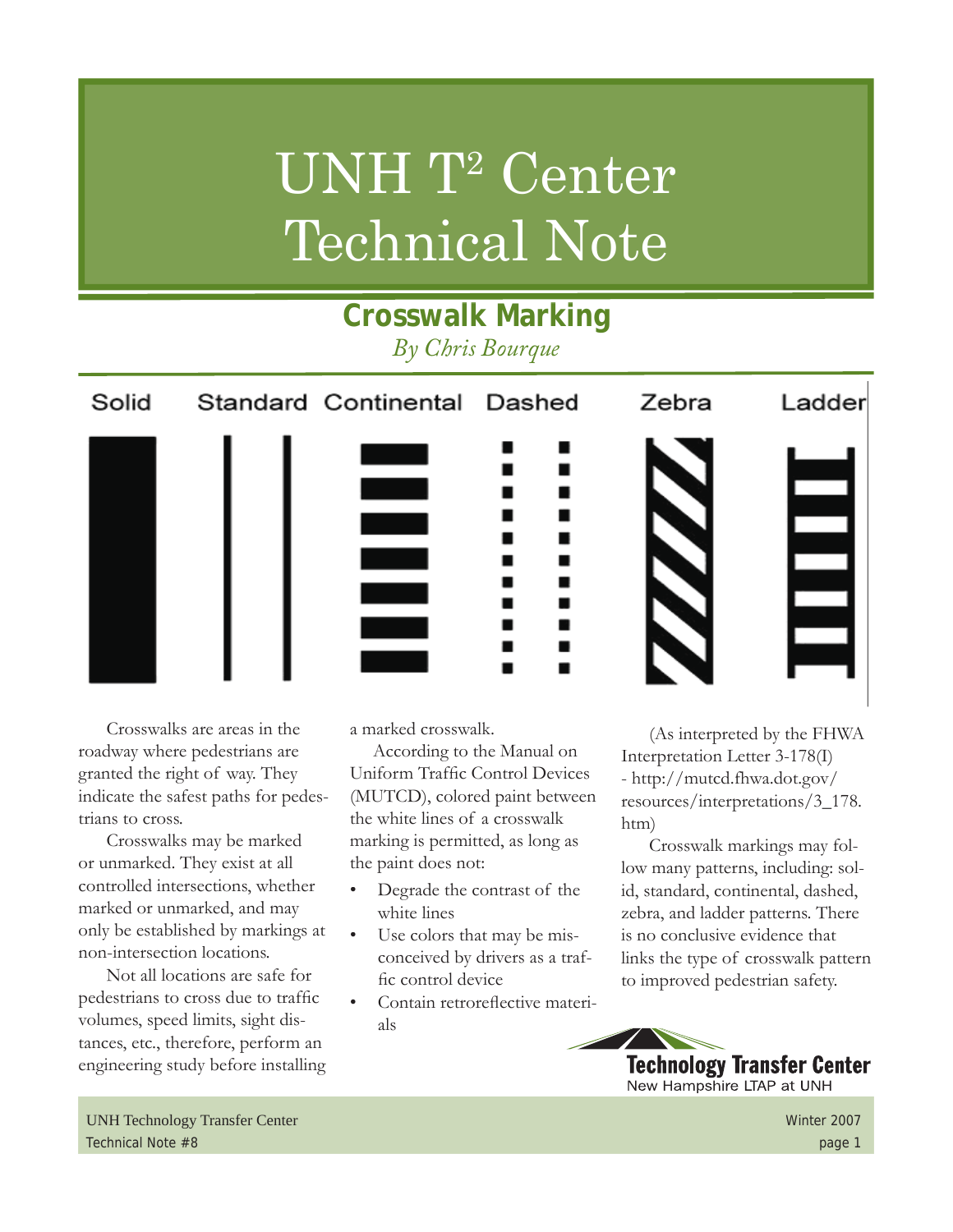#### **Recommendations for installing Marked Crosswalks and Other Needed Pedestrian Improvements at Uncontrolled Intersections**

|                                                         | <b>Vehicle Average Daily Traffic</b><br>(ADT)<br>$\leq 9,000$ |                |              | <b>Vehicle ADT</b><br>$> 9,000$ to 12,000 |               |              |
|---------------------------------------------------------|---------------------------------------------------------------|----------------|--------------|-------------------------------------------|---------------|--------------|
|                                                         |                                                               |                |              |                                           |               |              |
| <b>Roadway Type</b>                                     |                                                               |                |              |                                           |               |              |
| (Number of travel lanes                                 | $\leq 30$                                                     |                |              | $\leq 30$                                 |               |              |
| and median type)                                        | mph                                                           | $35$ mph       | 40 mph       | mph                                       | $35$ mph      | $40$ mph     |
| 2 Lanes                                                 | $\mathsf{C}$                                                  | $\mathsf{C}$   | $\mathbf{P}$ | $\mathsf{C}$                              | $\mathcal{C}$ | $\mathbf{P}$ |
| 3 Lanes                                                 | $\overline{C}$                                                | $\overline{C}$ | $\mathbf{P}$ | $\overline{C}$                            | $\mathbf{P}$  | $\mathbf{P}$ |
| <b>Multilane (4 or more</b><br>lanes) with raised       |                                                               |                |              |                                           |               |              |
| median                                                  | $\mathsf{C}$                                                  | $\mathsf{C}$   | $\mathbf{P}$ | $\mathsf{C}$                              | $\mathbf{P}$  | $\mathbf N$  |
| Multilane (4 or more<br>lanes) without raised<br>median | $\mathsf{C}$                                                  | $\mathbf{P}$   | $\mathbf N$  | $\mathbf{P}$                              | $\mathbf{P}$  | $\mathbf N$  |
|                                                         | <b>Vehicle ADT</b>                                            |                |              | <b>Vehicle ADT</b>                        |               |              |
|                                                         | $>12,000$ to 15,000                                           |                |              | > 15,000                                  |               |              |
| <b>Roadway Type</b>                                     | <b>Speed Limit</b>                                            |                |              |                                           |               |              |
| (Number of travel lanes                                 | $\leq 30$                                                     |                |              | $\leq 30$                                 |               |              |
| and median type)                                        | mph                                                           | $35$ mph       | 40 mph       | mph                                       | <b>35 mph</b> | 40 mph       |
| 2 Lanes                                                 | $\mathsf{C}$                                                  | $\mathsf{C}$   | $\mathbf N$  | $\mathcal{C}$                             | $\mathbf{P}$  | $\mathbf N$  |
|                                                         |                                                               |                |              |                                           |               |              |
| 3 Lanes                                                 | $\mathbf{P}$                                                  | $\mathbf{P}$   | ${\bf N}$    | $\mathbf{P}$                              | ${\bf N}$     | ${\bf N}$    |
| <b>Multilane (4 or more</b><br>lanes) with raised       |                                                               |                |              |                                           |               |              |
| median                                                  | $\mathbf{P}$                                                  | $\mathbf{P}$   | ${\bf N}$    | $\mathbf N$                               | ${\bf N}$     | ${\bf N}$    |

C=Candidate sites for marked crosswalks. Marked crosswalks must be installed carefully and selectively after an engineering study is performed.

P=Possible increase in pedestrian crash risk may occur if crosswalks are added without other pedestrian facility enhancements. Closely monitor these locations and enhance with other pedestrian crossing improvements, if necessary, before adding a marked crosswalk.

N=Marked crosswalks alone are insufficient, since pedestrian crash risk may be increased due to providing marked crosswalks alone. Consider using other treatments, such as traffic calming, traffic signals with pedestrian signals where warranted, or other substantial crossing improvements to improve crossing safety for pedestrians.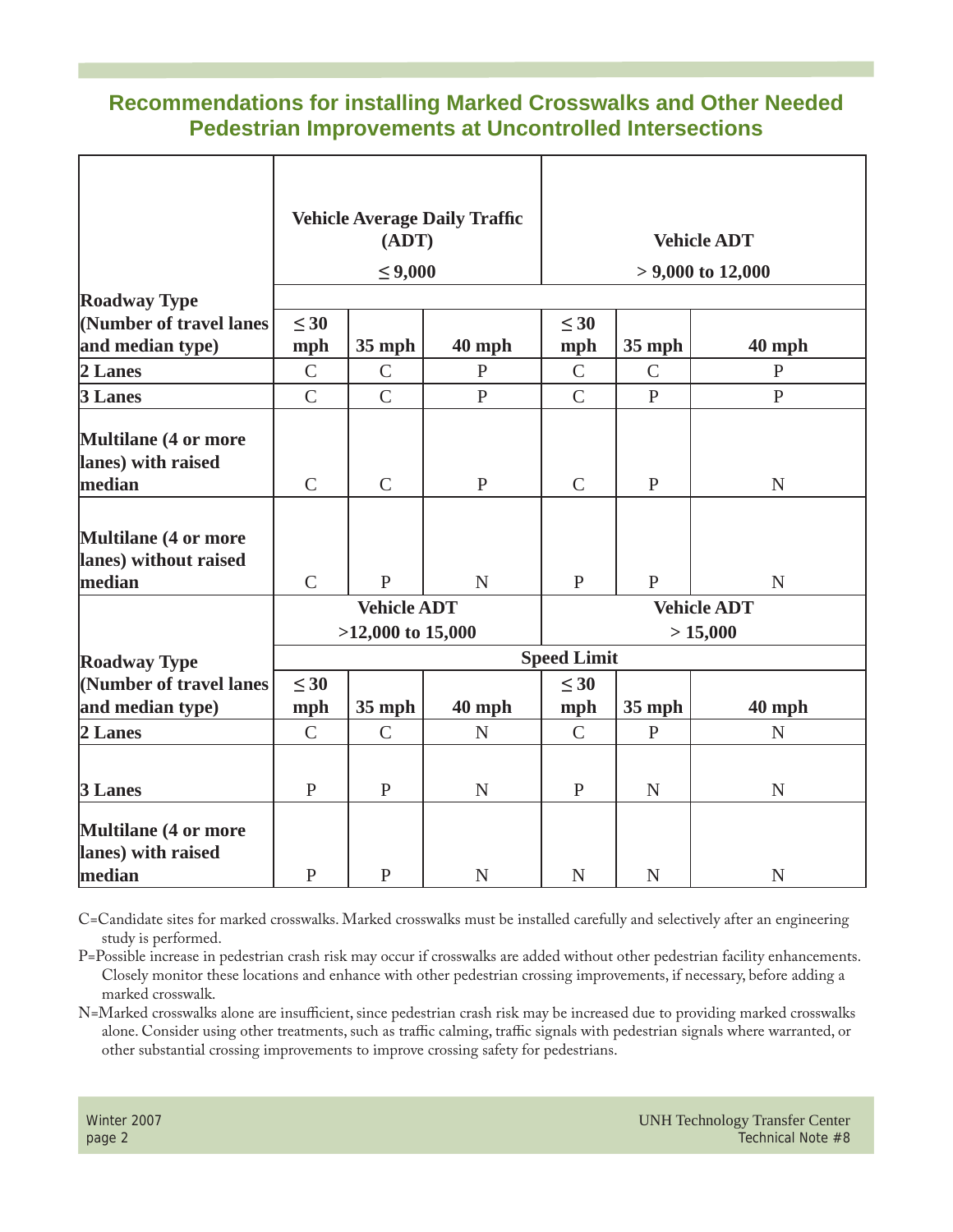| Design requirements for crosswalk pavement markings.       |                                              |                                                                      |  |  |  |  |
|------------------------------------------------------------|----------------------------------------------|----------------------------------------------------------------------|--|--|--|--|
| <b>Treatment</b>                                           | <b>Minimum Design</b><br><b>Requirements</b> | <b>Maximum Design</b><br><b>Requirements</b>                         |  |  |  |  |
| Solid white transverse crosswalk                           | 6-in line width                              | 24-in line width                                                     |  |  |  |  |
| lines                                                      | 6-ft gap between lines<br>(crosswalk width)  | No maximum crosswalk<br>width defined                                |  |  |  |  |
| Diagonal or longitudinal lines<br>without transverse lines | 6-ft crosswalk width                         | No maximum crosswalk<br>width                                        |  |  |  |  |
|                                                            | 12-in line width                             | 24-in line width                                                     |  |  |  |  |
|                                                            | 12-in spacing of lines                       | 5-ft spacing of lines (not to<br>exceed 2.5 times the line<br>width) |  |  |  |  |

#### **Marked vs. Unmarked**

Crosswalk markings are intended to increase pedestrian safety, however, this is not always the case. According to a study by Charles Zegeer et. al., of the University of North Carolina, "under no condition was the presence of a marked crosswalk alone at an uncontrolled location associated with a significantly lower pedestrian crash rate compared to an unmarked crosswalk." The study concluded that there was an increase in pedestrian related accidents under the following conditions:

Multi-lane roads without raised medians and average daily traffic volume about 12,000;

"Under no condition "was the presence of a marked crosswalk alone at an uncontrolled location associated with a significantly<br>lower pedestrian crash rate compared to an unmarked crosswalk"

• Multi-lane roads with raised medians and average daily traffic volume above 15,000. (See "Are Marked **Crosswalks** Safer" article from Winter 2006 UNH T2 Newsletter)

The study analyzed five

years of data on pedestrian crashes at 2,000 crosswalks, half of the sites were marked and half unmarked in comparable locations. All of the sites were "uncontrolled," (there was no signal or stop sign regulating traffic). Marked crosswalks often gives pedestrians a false sense of security.

There is evidence that enhancements such as roadway narrowing, raised medians, traffic signals, increasing overhead lighting, traffic calming, and curb extensions increase pedestrian safety. Consider these during an engineering study in place of or in addition to installation of marked crosswalks.

### **Specifi cations**

MUTCD places minimum and maximum standards on marking widths and spacing to enhance visibility of crosswalks. These standards coincide with those required by the NHDOT.

The MUTCD suggests the following guidelines for crosswalk marking:

- Crosswalks should be marked at all intersections where there is substantial conflict between vehicular and pedestrian movements.
- Marked crosswalks should be provided at other appropriate points of pedestrian concentration, such as at loading islands, mid block pedestrian crossings, or where pedestrians could not otherwise recognize the proper place to cross.